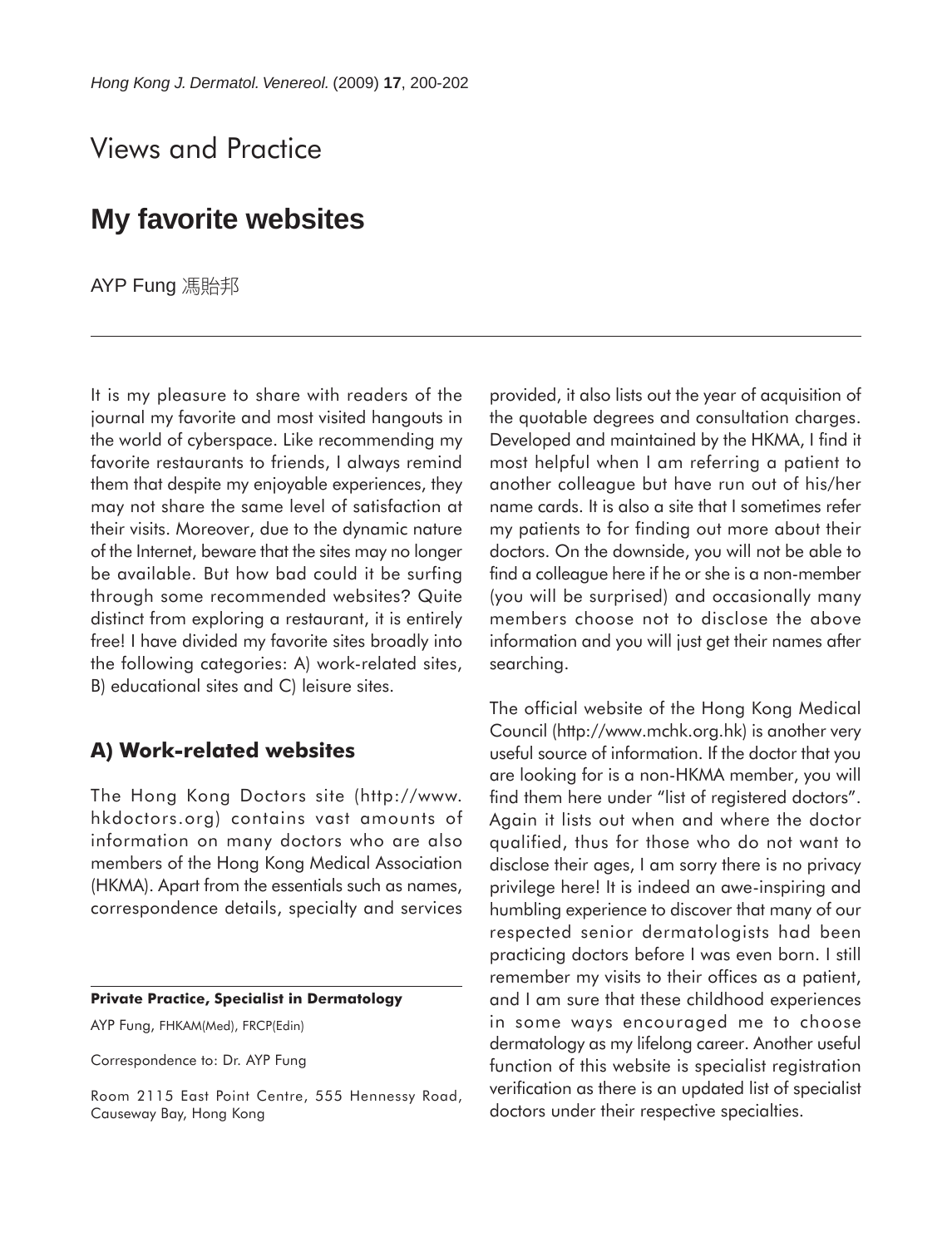In clinical practice, especially in private medicine, you will be bombarded daily by many unfamiliar trade names of medication. For those who still routinely take a drug history, this can be extremely frustrating in a busy clinic. Assuming that you can decipher the written drug label brought forward by your patient, if you are not primed, does anyone know what lenoxil suspension and elosone tablets are in generic terms? (Answered at end of article) The website by Pharmaceutical Service, Department of Health (http://www.psdh.gov.hk/ eps/productSearchSimpleAction.do) is a practical lifesaver here. Type the trade name in the appropriate place and your answer will appear after a click. Apart from tackling this problem, this site is also useful when your favorite generic medication is no longer available and you have to find a replacement.

The Epocrates Online drug reference (http://online.epocrates.com/) is a site that every practicing doctor should know about. I first came across it as software on my handheld Palm personal digital assistant. Limited as a drug reference for USA, this site provides fast access to dosing for thousands of brand and generic drugs. It also provides full formulary information including caution and contraindications, drug interactions, adverse reactions, safety and monitoring, pharmacology, pricing, patient education and pill picture. You will need to register to get access but registration is free. Its MultiCheck drug interaction checker is my favorite tool. I find it most helpful and reassuring when prescribing for patients who have been treated with multiple medications.

Incidentally, for those of you who have yet to learn to type Chinese characters, I find the website www.cantoneseinput.com extremely handy. Designed for Cantonese-speaking Chinese, for any Chinese character, just type in its Cantonese pronunciation in English or its English translation, and the Chinese character will appear.

### **B) Education sites**

I still remember the days when I had to visit the medical library, flick through the heavy volumes of Index Medicus to search for my interested subject, copy down the references, then go to the respective shelves to pull out the dusty journals, and have the research paper copied at the photocopier. If you were unlucky before you could leave, the librarian might make you print out the details that you had photocopied for copyright protection declaration! It was a very timeconsuming process doing literature search back then, but the arrival of PubMed, a service of the US National Library of Medicine (http://www.ncbi. nlm.nih.gov/PubMed), has revolutionized this process. We can now literally access through this website all of mankind's latest and archived published medical database 24 hours a day at the comfort of your desktop. Given this, it becomes indefensible when you fail to complete your CME self-study!

With the worth of free academic dermatology sites now available, I suspect that it is now unnecessary for trainees to purchase the traditional Rook Textbooks or the Fitzpatrick volumes. Used to be mandatory, the disadvantages of these large textbooks include their cumbersome sizes, difficulty in locating information (it's never in the volume that you are looking in) and the fact that they arguably become outdated soon after you have bought them. It will be very difficult to fail your exit examinations if you learn the E-medicine Dermatology online articles (http://emedicine. medscape.com/dermatology) by heart. This site with its updated and practical layout has become my first online dermatology reference. I also want to recommend two online atlases: Dermatlas (http://dermatlas.med.jhmi.edu/derm) from Johns Hopkins University and DermIS.net from University of Erlangen (http://www.dermis.net/dermisroot/ en/home/index.htm). Both sites offer elaborate images and the later also includes differential